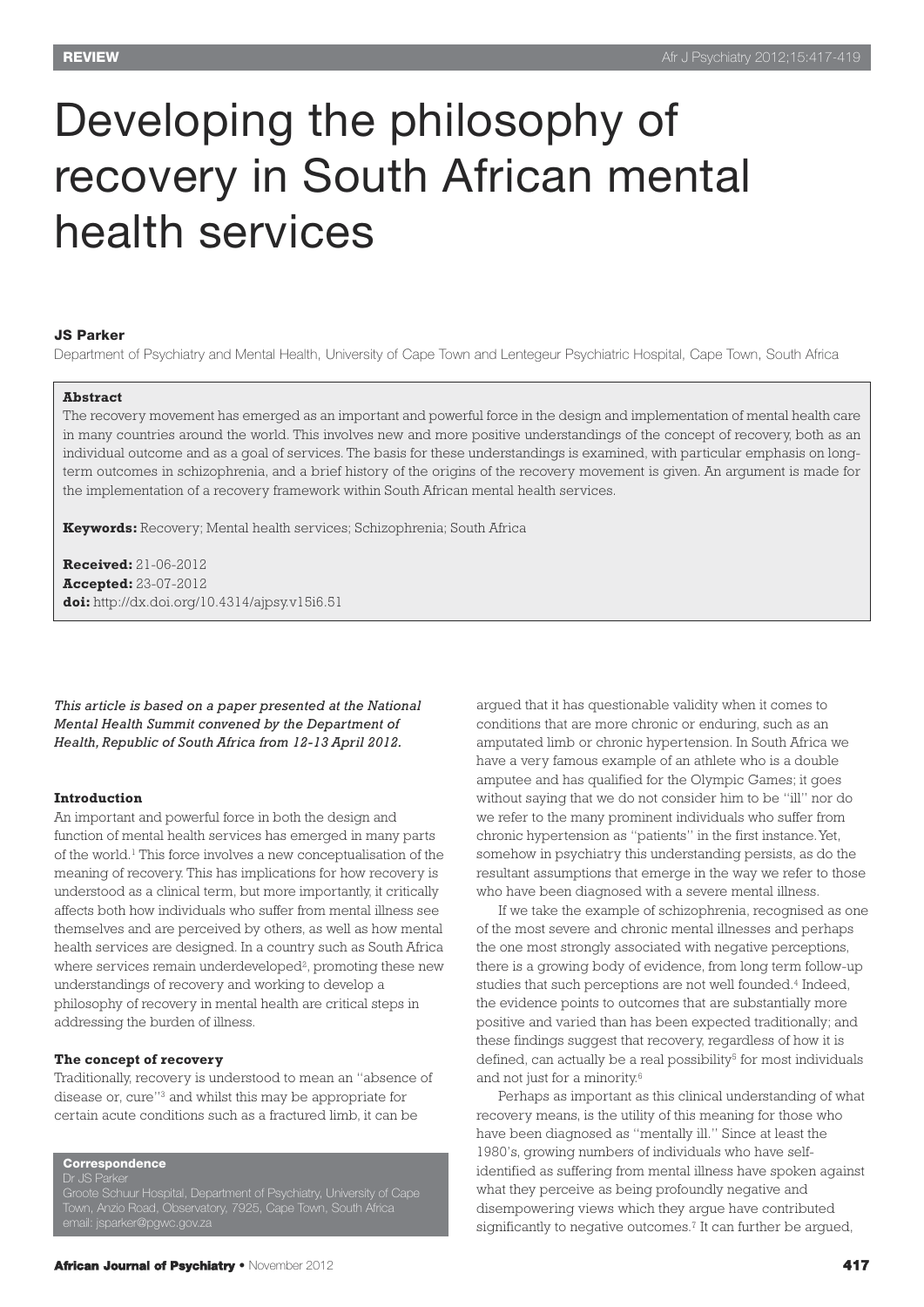that many well-meaning clinicians have also been negatively affected by these misconceptions, leading to a vicious cycle of negative self-fulfilling prophecies with the inevitable outcomes of loss of hope, burn-out and the resort to cynical and defensive styles of practice.

#### **Origins of the recovery movement**

More recently, perhaps the most influential studies that really began to change thinking about long-term outcomes and rehabilitation, were the Vermont Longitudinal Study<sup>8</sup> and the Maine and Vermont Comparison Study. <sup>9</sup> The Vermont study demonstrated remarkably good outcomes in formerly chronic, long-term "backward" patients who had been placed in the community as part of a model rehabilitation program. Thirtytwo years after their first admission, 68% of the surviving patients in the study had a GAS (forerunner to the GAF-Global Assessment of Functioning ) score of over 61; and outcomes in a variety of domains were significantly better than those of a comparable group of Maine patients who had been placed in the community under a "dehospitalisation program" involving "traditional care."

As these and other similar findings began to receive more attention, those working to reintegrate people with serious mental illness into society began to shift their focus from pure symptom reduction to an emphasis on functional ability. Inevitably, this led to an increased understanding of rehabilitation as including social and psychological aspects rather than purely medical ones. This in turn involved the realisation that not only was a broader attention to the resources of the individual required, but also to those of the society in which that individual is expected to live – including housing, employment and the way in which health services are rendered. So, as psychosocial rehabilitation gained more currency as a concept, with it came a better understanding of the importance of both consumer choice and of social mobilization. 10

Alongside these shifts, the 1970's and 1980's saw the emergence of the mental health consumer movement, which entailed the mobilization of increasingly large groups against what was perceived as inhumane and demeaning treatment by mental health services, particularly in large institutions. As this movement gained strength, its members began to speak and write more openly about their difficulties and about their personal experiences of recovery, a term that had already gained considerable currency in the field of physical illness and disability.<sup>11</sup>

#### **Developing the concept of recovery as a vision in mental health services**

In one of the earliest and most influential articles on recovery, William Anthony, a champion of psychosocial rehabilitation, issued a call in 1993 for recovery to become the "guiding vision' behind how we design and implement services for people with psychiatric disabilities. He described it as:

*''A deeply personal, unique process of changing one's attitudes, values, feelings, goals, skills, and/or roles. It is a way of living a satisfying, hopeful, and contributing life even with limitations caused by illness. Recovery involves the development of new meaning and purpose in one's life as one grows beyond the catastrophic effects of mental illness.''* 12

This led to a greater understanding of this multidimensional view of the recovery concept; and in 2004, the US Substance Abuse and Mental Health Services Administration held a consensus congress where the following definition was forged:

*''Mental health recovery is a journey of healing and transformation enabling a person with a mental health problem to live a meaningful life in a community of his or her choice while striving to achieve his or her full potential.''* <sup>13</sup>

This has recently been simplified, as follows:

*"A process of change through which individuals improve their health and wellness, live a self-directed life, and strive to reach their full potential."*<sup>14</sup>

Various other definitions have been suggested but perhaps key to all, is an understanding that this concept of recovery is multidimensional and that it involves the interplay between people's experience of their mental health and their circumstances.

#### **Personal and systemic features of recovery**

One can thus understand the vision of recovery as a critical goal that can serve to integrate all efforts to promote healing, from the individual level through to the levels of services and of society in general. On a personal level, Jacobson<sup>15</sup> emphasises four "internal conditions":

- Hope as a belief that recovery is possible and as a frame of mind that allows this to occur;
- Healing as something distinct from cure, as something that emphasises self, as apart from illness and control;
- Empowerment as a corrective for the sense of helplessness and dependency that comes both with severe mental illness and with prolonged contact with some of the less transformed mental health services;
- Connection with broader society and with one's roles as part of that society.

To promote these key conditions, Farkas<sup>16</sup> suggests four key values that promote recovery within services:

- Person orientation
- Person involvement
- Self-determination/self-choice
- Hope

#### **Conclusion**

As many studies and numerous speakers at the *Summit* have noted, we are faced with major challenges including a high burden of disease<sup>17</sup> with poor resources, a lack of public awareness with widespread stigmatisation, and an overreliance on both medication<sup>18</sup> and large institutions.<sup>19</sup> If we are to turn this situation around, we need a united effort from everybody who has a stake in improved mental health services. This includes consumers, their friends and family members, the multiplicity of non-governmental organisations, and the private and public sectors. Indeed, as awareness improves and stigma is challenged, it will become apparent that improved mental health is everyone's business, and that